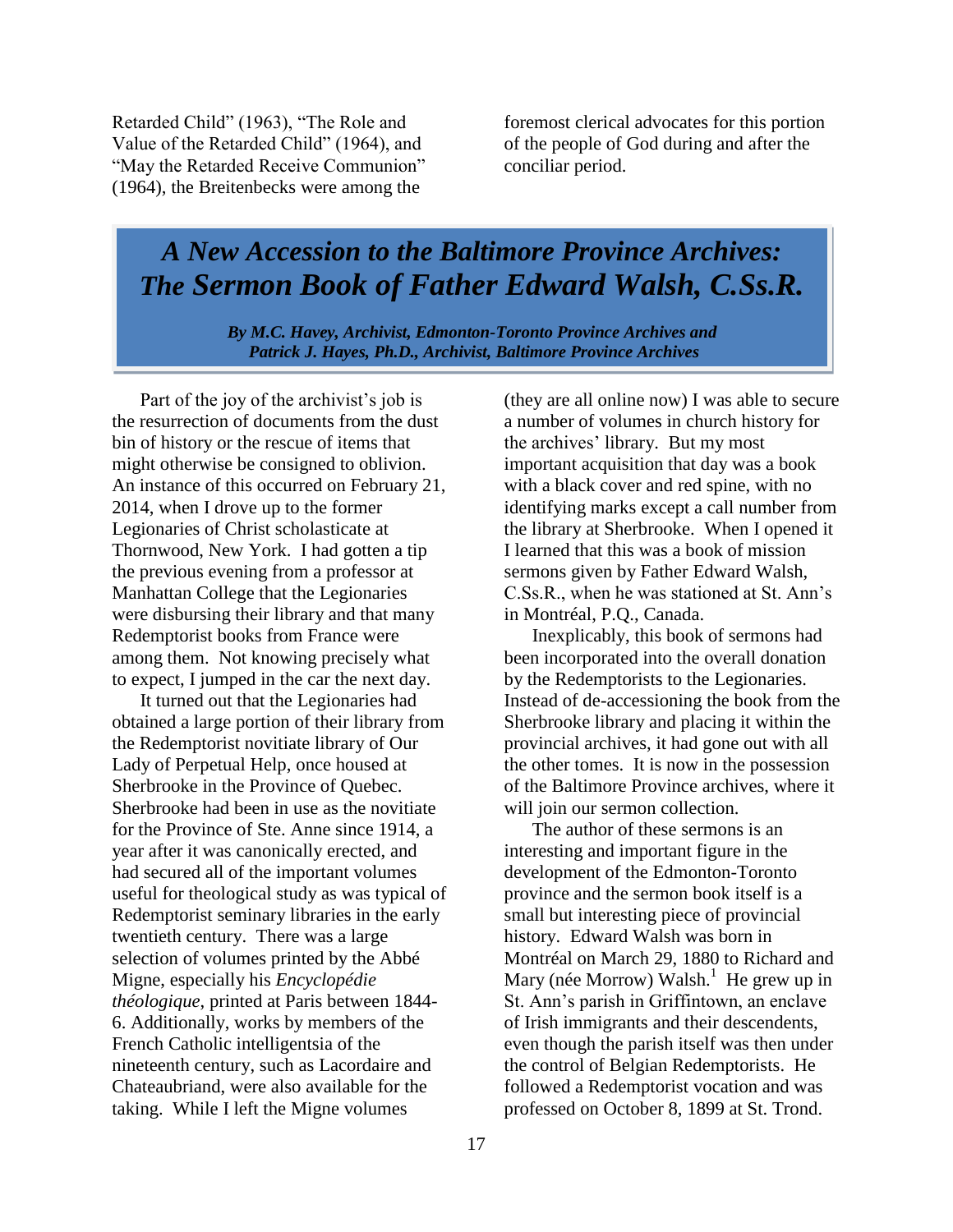He was one of the last men to go to Belgium for studies, enrolling in 1895. His theological training was at Beauplateau, Belgium, where he was ordained, by Bishop T. L. Heylan of Namur, on September 29, 1905. His final year of theology was spent at Ste. Anne-de-Beaupre, Quebec, and remained there as a tutor and teacher in the minor seminary from 1906-1909. His

next assignment was to his home parish of St. Ann's, Montréal, and his principal duty was the preaching of missions and giving retreats. The *General Catalog* for 1910 lists him as a consultor. It was during his tenure at St. Ann's that the parish was transferred by the Belgian Province in 1912 to the newly constructed Vice-Province of Toronto, under the Baltimore Province. Walsh was among those who left for the nascent unit. St. Ann's joined two other English-speaking foundations— St. Augustine's in Brandon, Manitoba, and St. Gerard's in Yorkton, Saskatchewan—in the transfer away from the Belgian-controlled Province of Ste Anne-de-Beaupré.

According to the title page of Father Walsh's mission sermon book, it was composed beginning in the years he was at St. Ann's; thus, the book's beginnings reach back nearly a century. The last dated sermon is given at Woodstock, Ontario, September 1, 1938, enabling researchers to track developments in preaching style, subject matter, and rhetorical facility. The volume stretches over 264 pages and the sermons are given in a distinctive, clear hand, in penmanship that remains largely unaltered for approximately 25 years.

At this time, Walsh, now a member of the Baltimore Province, was sent for a second novitiate at St. Mary's, Annapolis, between 1912 and 1913. After five months work on the mission band at St. Patrick's, Toronto, he was next assigned to St. John's, New Brunswick, 1913 to 1915. Following the Baltimore Province's acquisition of the Brandon, Manitoba, St. Augustine



Photos courtesy of the Archives of the Edmonton-Toronto Redemptorists.

of Canterbury parish from the Belgian Redemptorists, Walsh was named as rector and pastor (1915-1921) and director of the re-opened minor seminary in 1916. There he was joined by his confreres George Mylett and Denis Coll. A strong English-Canadian nationalist, Walsh advocated for the creation of Toronto Province and wished to curtail pastoral care to Polish settlers in the area. The Redemptorists in Canada and the United States believed in assimilation of settlers. Employing English and instilling its use among the people was the principal mechanism for doing so. Only gradually did the province accede to a request for a Polish priest. The Brandon foundation closed in 1924.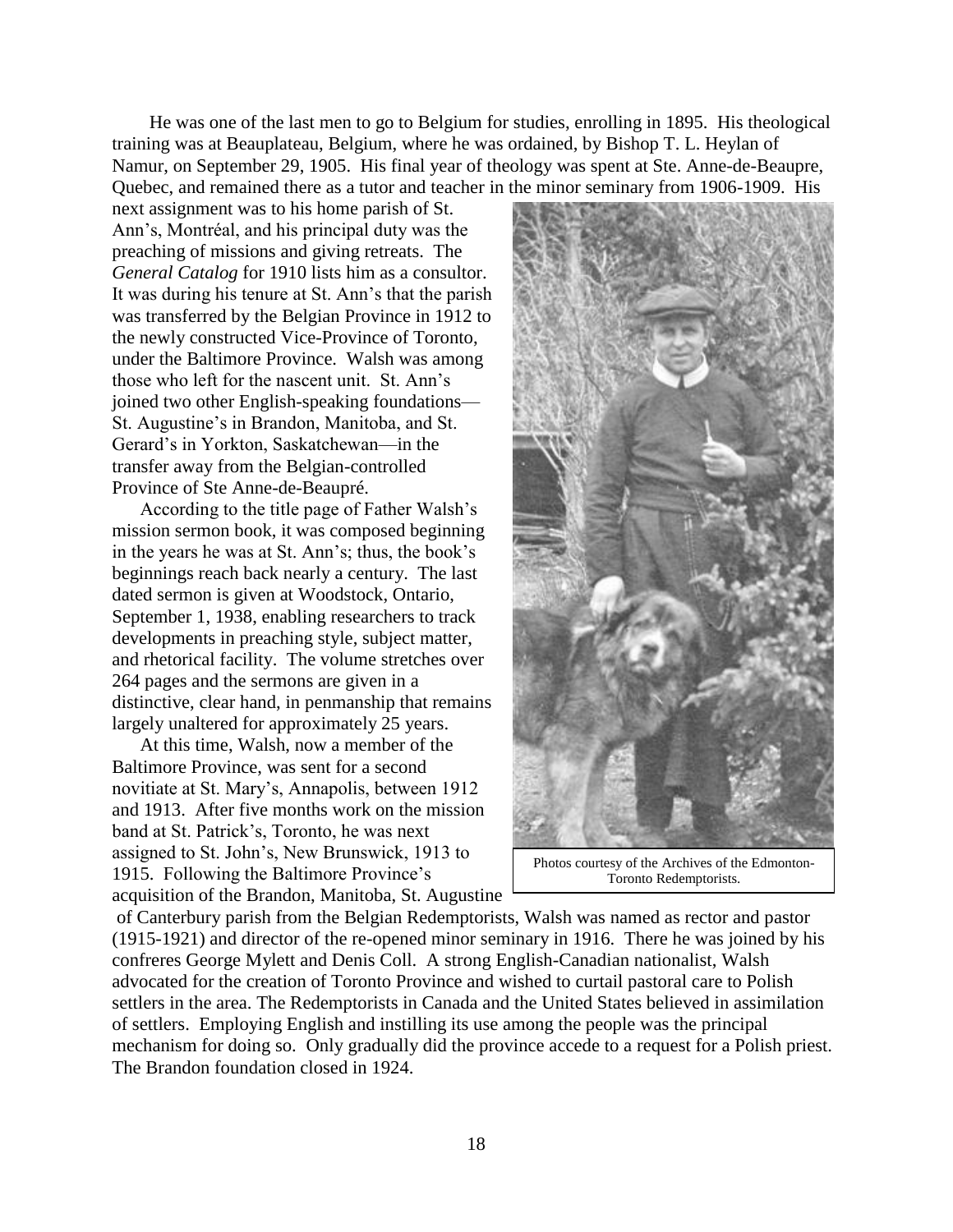Returning to St. Patrick's, Toronto, (1921-1924) as rector/pastor, he placed greater emphasis on missions than the parish. As the seat of the provincial government, a change was felt necessary. This was during the tenure of Father Provincial Arthur Coughlan, C.Ss.R., and the initial expansion of the Toronto Province into Western Canada. Walsh was transferred to St. Mary's College, Brockville, as the juvenate's minister, admonitor and prefect (1924-1927). Assigned to the preparations for the foundation of St. Joseph's parish in Moose Jaw, he arrived on August 27, 1927 in that Saskatchewan town and was welcomed by Father Thomas Forrest, "the erstwhile curate of St. Joseph's."<sup>2</sup> When the superior (Fr. Francis Hill) arrived on October 20, 1927, Walsh remained there, preaching missions in Western Canada until he took up his appointment as the first superior and pastor of the Ruthenian community of St. Mary's in Yorkton in mid-August  $1928$ <sup>3</sup>

Territorial claims and transfers between national or language groups often found Walsh in the mix. The Ukrainian Easternrite missions were transferred to the Toronto Province in 1928 by the Belgian Redemptorists. According to an entry on August 31, 1928, in the annals for St. Alphonsus, East Kildonan, Winnipeg, the chronicler notes: "Definite news of the taking over of the Ruthenian work by the Toronto province. Father Walsh is at present in charge. Father Provincial will commence the visitation at Yorkton."<sup>4</sup> In fact, Walsh was preparing to leave for Yorkton as early as August 8, 1928. Two days later he departed the community at Moose Jaw.

In his time at Yorkton, Walsh attempted to introduce English services gradually in the parish while prayers in the monastery switched to English. I will say more about this policy below.

Further details of Walsh's successive assignments in Western Canada are found in an article written by Father A. McBriarty in 1946.<sup>5</sup> According to McBriarty, when Walsh arrived at Moose Jaw on August 27, 1927, he was not alone. He was accompanied by Father George Daly, then director of the Sisters of Service. They were to take charge of the parish of St. Joseph until the arrival of the Redemptorists from Regina. This community was withdrawing from Regina's Holy Rosary Cathedral, but these fathers did not arrive until October 19, 1927. The last superior of the Regina community, Father Francis Hill, was the first Redemptorist superior of Moose Jaw, though Walsh remained in Moose Jaw until Hill's arrival.<sup>6</sup> From November 3 to December 9, Walsh went out on the missions in Alberta—travelling in some of the most inhospitable weather conditions. Between March and June of the following year, Walsh preached missions as far west as British Columbia.

At the time, these two foundations at Yorkton and Moose Jaw formed the Ruthenian Vice-Province of the Belgian Province. As mentioned, these communities were transferred to the jurisdiction of the Toronto Province in August 1928. McBriarty wrote that "just before the transfer it was decided that some Redemptorists of the Belgian Province would remain in these two places until the English-speaking Redemptorists of the Toronto Province would learn the Ruthenian language and Rite so as to be able to take over the work themselves. This explains why the personnel of the first Redemptorist Communities of the Toronto Province comprised mostly Fathers of the Belgian Province, viz.: Fathers Delaere, Kinsinger, Bala, Coulie, Szyszkowycz, Bachtalowsky and Kopiakiwsky. Of the Toronto Province, the Superior, Very Rev. Edward Walsh, was in Yorkton from the beginning, and then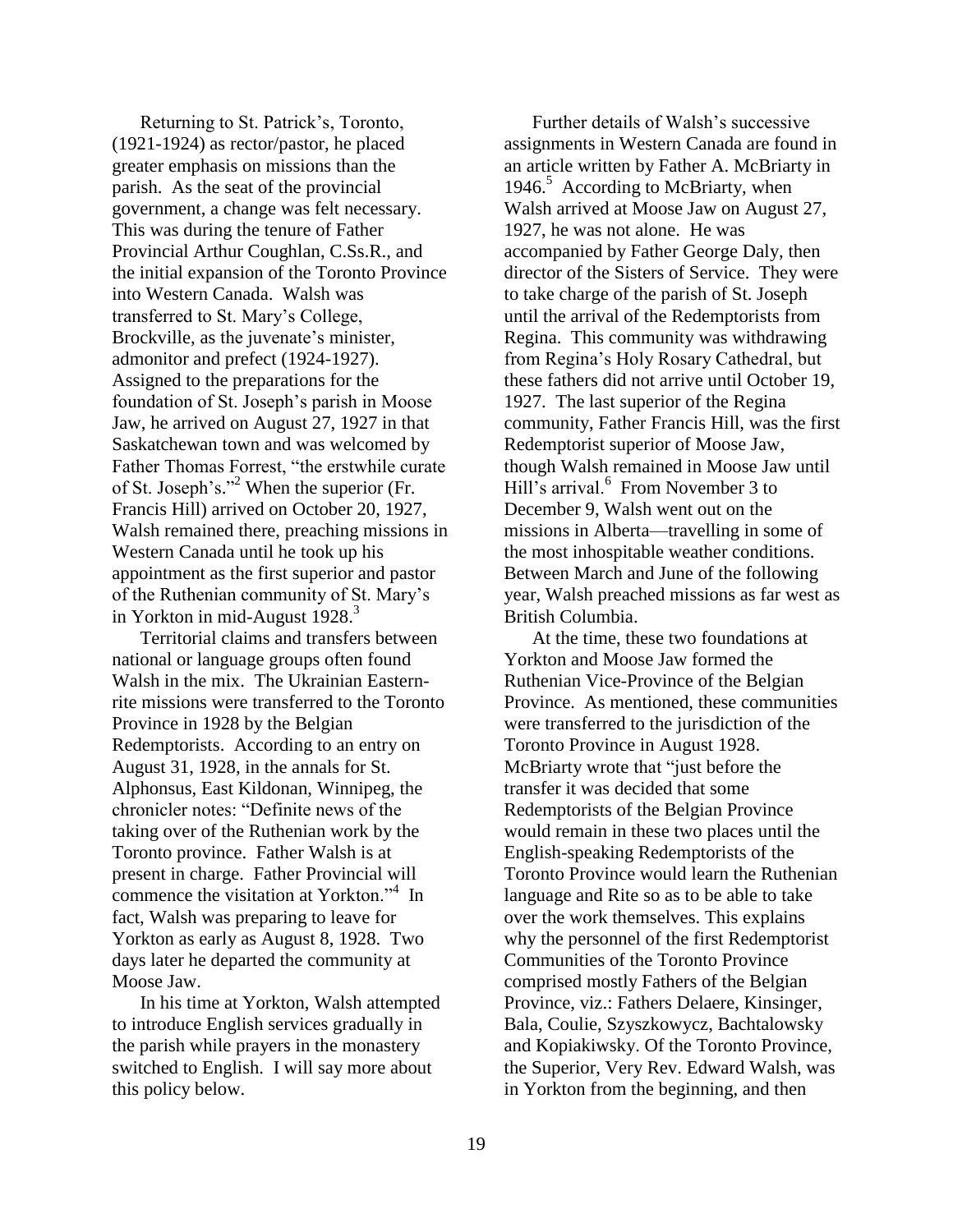these others arrived in 1929: Rev. James Grannan at the beginning of this year; Rev. Michael MacIsaacs on September 19th; and Rev. Lucian Howard about a week later." 7

Father S. J. Boland, in his *Dictionary of the Redemptorists*, notes that Father Walsh was made the first superior of the Our Lady of Perpetual Help community at Calgary on May 3, 1929. $8$  However, the house annals for OLPH indicate that Walsh arrived only on February 6, 1930 and became the second superior. $\frac{9}{5}$  The first superior was, in fact, Fr. Isadore Shalla and it was Shalla who supervised the building of the first church, which opened on December 22, 1929.

Meanwhile, Father Bachtalowsky succeeded Walsh as superior at Yorkton.<sup>10</sup> Walsh served at OLPH from February 1930 to 1933, during which time (1931) the Superior General returned the Ukrainian missions to Belgian Redemptorists. Thus, in the late 1920s, Walsh's service was given to different provinces and vice-provinces, each of which had different language groups or liturgical rites (or both).

He could not have imagined being the inaugural pastor of this church (formerly St. Angela's), newly dedicated to OLPH, and having new waves of immigrants radically alter its character. Today it is ethnically Chinese.

For his final pastoral appointment, he returned to St. Patrick's, Toronto, as rector/pastor (1933-1936) and again placed the priority on preaching missions. Out of the parishes, Walsh was appointed to St. Alphonsus seminary, Woodstock, (1936- 1938) as minister of the community and Novice Master to the Brothers in 1937.

Almost immediately after his arrival, the town of levied a poll tax on all residents. The 73 seminary staff and students refused to pay it. With his superiors' support, Walsh pleaded guilty to non-payment of the tax. Although jailed, he was freed after mounting public opinion on his behalf. $11$ 

While visiting St. Patrick's in Toronto in December 1938, he suffered a stroke. He died at St. Michael's Hospital in Toronto, May 8, 1939. Several confreres were present in the hospital room at his death, including Fr. George Daly, a fellow Montrealer, St. Trond alumnus and homilist at his funeral Mass. The students at St.

Alphonsus seminary travelled to Toronto for the funeral, celebrated by Toronto Archbishop James McGuigan in St. Patrick's church. Walsh is buried in the Redemptorist plot at Mount Hope Cemetery, Toronto, Ontario.

In his obsequies, Father Walsh is described as a man of robust constitution. "The many positions that Father Walsh held in the Order shows not only the great

confidence his higher superiors had in his prudence and judgement but also his unusual executive ability and his capacity to handle men. Although he was a Celt, he was nevertheless very even-tempered, jovial and kindly toward all. He was a faithful Redemptorist, observant of the Rule, very correct in his speech and conduct and a shining example to confreres and people alike."<sup>12</sup>

\* \* \*

What is so significant about Walsh's sermon book is that it shows this priest's principal concerns. Much of it is boiler

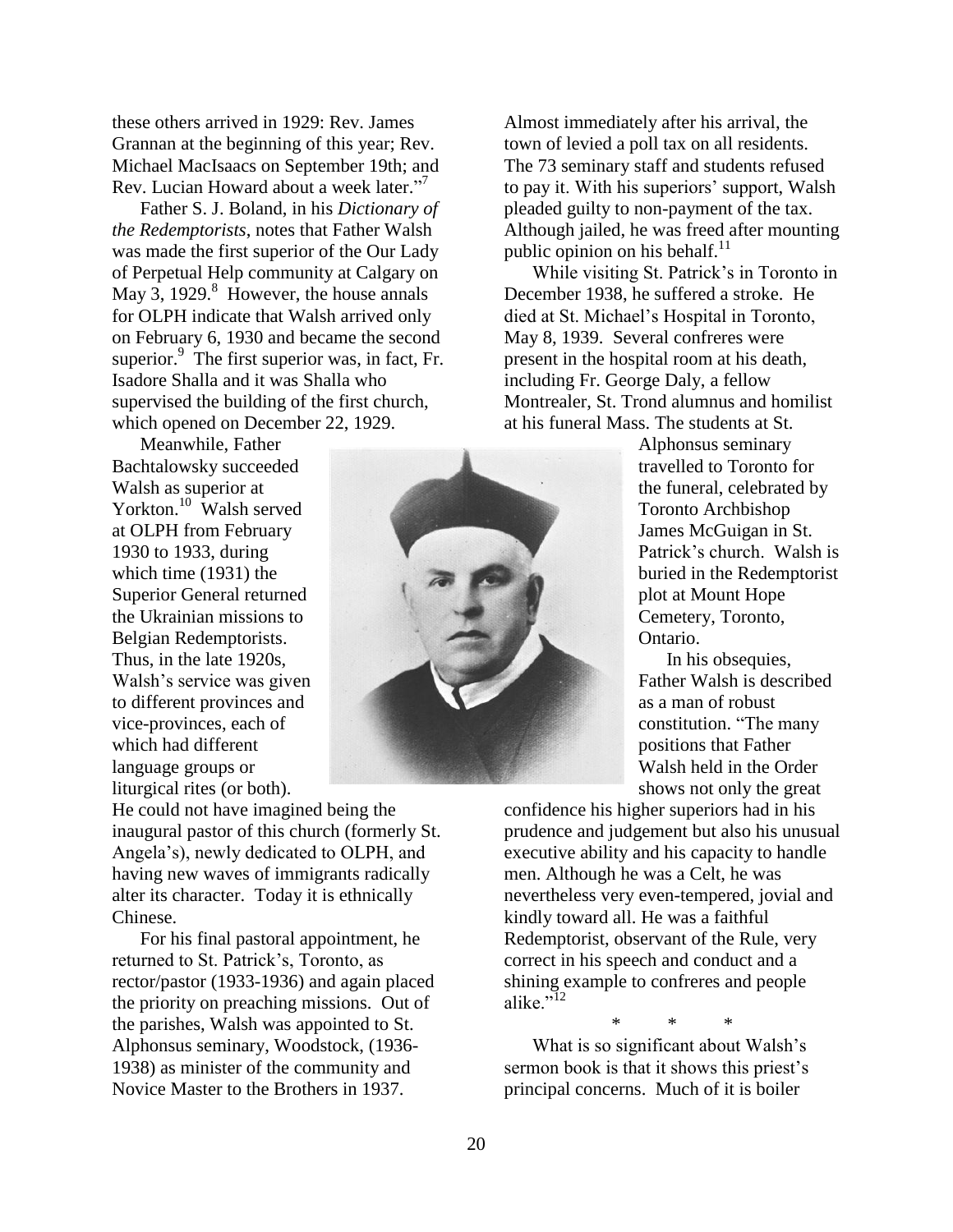plate, but some subjects were well-defined and focused on particular problems or groups. For instance, on June 25, 1913, Walsh gave an impassioned mission in Throoptown, Augusta Township, in the province of Ontario, a tiny border community along the St. Lawrence River about ninety miles from Montréal. It was an admonishment against drunkenness and the urging of confession—both of which were peculiarly fitting and culturally-specific examples of how an English-speaking mission would flow. It had become a commonplace since the nineteenth century for Protestant and Catholic preachers to consign drunkards to perdition. Walsh was interested in preserving his listeners from the flames of hell, but he also had other motives in mind, not least of which was the mainstreaming of a Catholic perspective on temperance in an Anglicized population. Thus, his words were one part spiritual encouragement, and one part dedicated to fomenting political will. Ontario went for Prohibition in 1916.

Walsh jolted his audience with vivid anecdotes and almost poetic eloquence. Drawing their attention to the fate of an American, Paul Morrison, who murdered his own mother, Father Walsh calmly explained that while Morrison was being led to the gallows—"his hands red with his mother's blood"—he declared that "he never would have done the deed, were he not under the influence of drink." So, he concluded,

Go on, drunkard, take the maddening cup: the drops floating on the rim of the glass will remind you of the tears of your broken-hearted wife; drink on: the foam on the glass will remind you of the grey hairs of your father and mother, whom, perhaps, you have sent already to the grave with broken hearts; drink on: the glass may look red to you now, it will remind you of the blood of your starving children, you have drained

their heart's blood! Take the glass now, you cannot resist, 'tis the cup of necessity, 'tis the cup of malediction, 'tis the poison of serpants, and the gall of dragons, and the wine of the wrath of God! Drink it, 'tis the curse of the widow and the orphan; soak your body with drink, and be sure it will burn all the more fiercely in hell! … And you, who sell liquor to the drunkard, and fatten on the accursed crime, stand up, if you dare, in the presence of God, and say, 'His blood be upon us and our children!' … Listen to the cries of the drunkard in hell tonight, and remember, you will repeat those cries yourself if you die as a drunkard!

At the time Walsh preached the sermon at Throoptown, the temperance movement in Canada was at its peak. Many of the provinces had already outlawed alcohol consumption, beginning in 1900 with Prince Edward Island. The temperance movement in Quebec was gaining ground, too, though it was the last of the provinces to embrace Prohibition. Still, it had a tepid reception. By the onset of World War I, Quebecers had banned distilleries from selling alcohol, though this lasted only a brief time.<sup>13</sup>

Walsh's gift of language and awareness of the politics of his age can be found in other aspects of his career as a Redemptorist, though with complications. In his book *Redemption and Renewal*, Paul Laverdure, notes that in the aftermath of his ministry at Brockville, Walsh was not up to learning Ukranian so late in life. Moreover, he was more enthusiastic about bringing the Ukranians into the Latin-rite and anglicizing the population. He began preaching missions in English in the villages and towns around Yorkton and tried to stir these communities into assimilating in Englishspeaking Canada. Already their children were learning English; Walsh saw that the future lay in the people having their rite quietly but assuredly supplanted. And yet,